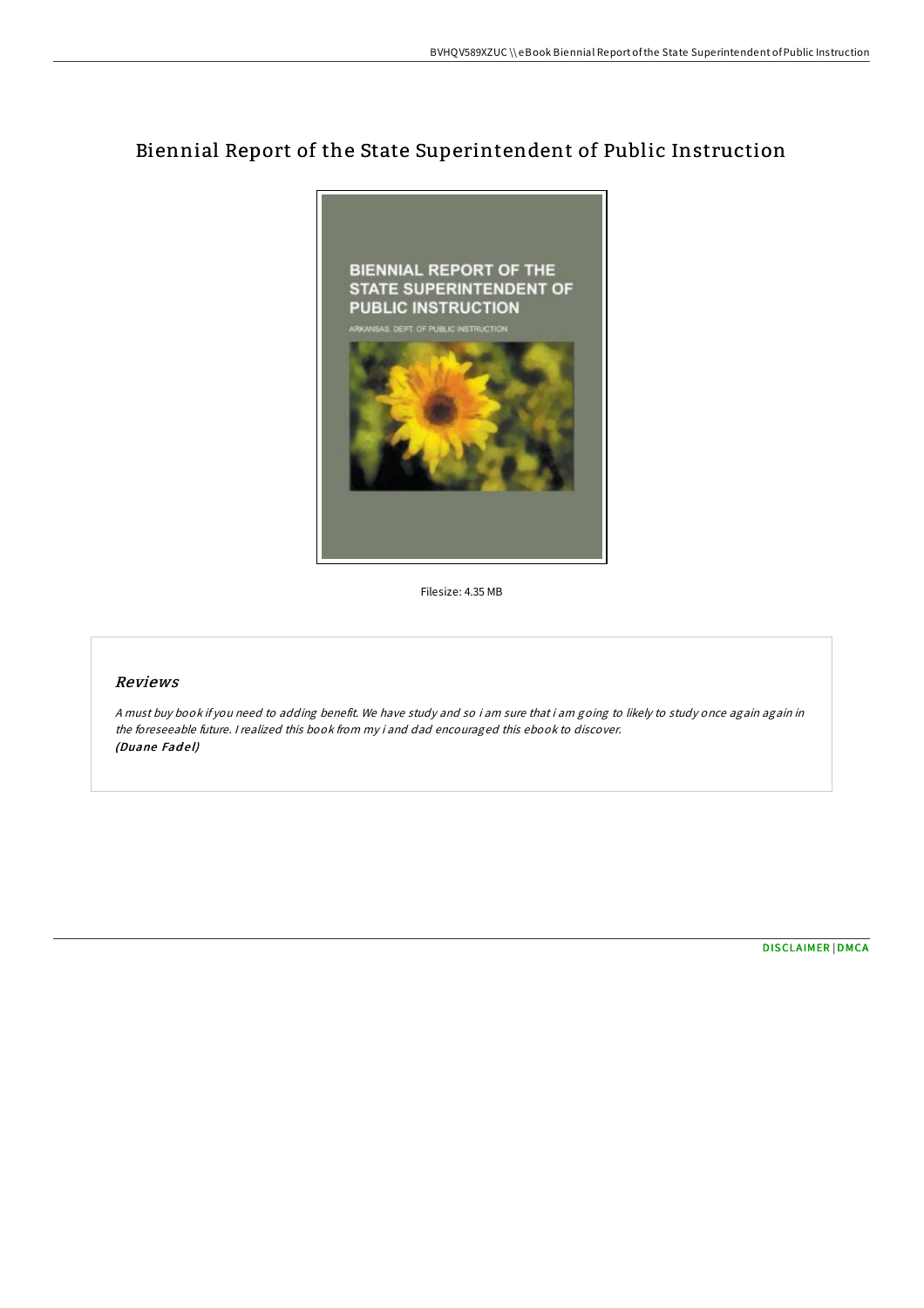## BIENNIAL REPORT OF THE STATE SUPERINTENDENT OF PUBLIC INSTRUCTION



Rarebooksclub.com, United States, 2013. Paperback. Book Condition: New. 246 x 189 mm. Language: English . Brand New Book \*\*\*\*\* Print on Demand \*\*\*\*\*.This historic book may have numerous typos and missing text. Purchasers can usually download a free scanned copy of the original book (without typos) from the publisher. Not indexed. Not illustrated. 1894 edition. Excerpt: .(b) Three more, contemporary with Jacksona (c) Three more, contemporary with Washingtona (d) Three more, prominent in colonial history between 1750 and 1776. III. When and how was the government of the confederate states organized? Of what states was it composed? That is, give an outline of events from November, 1860, to March, 1861. IV. (a) To what portion of the present United States did England relinquish her claim by the treaty of 1783? (b) What portion was secured later from France? (c) What portion from Spain? From Mexico, directly and indirectly? V. (a) When and by what people was Maryland settled? (b) Pennsylvania? (c) Rhode Island and Providence plantations? VI. Oral questions by the examiner. PHYSIOLOGY AND HYGIENE. 1. Describe the Eustachian tubes. 2. Define food. 3. Name two kind of animal food that are least digestible. 4. Describe the capillaries. 5. Name the organs of respiration. 6. Name two kinds of nervous tissue. 7. Which paft of the eye absorbs the superfluous light that enters it? 8. What is reflex action? PENMANSHIP. 1. Give the principles used in the formation of the letters. What is the proper slant of the letters? 2. What letter is the basis of spacing the height of the letters? The width? What general rule should govern shading? 3. Give the analysis of n, b, y, and S, H. 4. How should the pen be held? 5. What is the correct position of the body? Of the paper....

Read [Biennial](http://almighty24.tech/biennial-report-of-the-state-superintendent-of-p.html) Report of the State Superintendent of Public Instruction Online  $_{\rm PDF}$ Do wnload PDF [Biennial](http://almighty24.tech/biennial-report-of-the-state-superintendent-of-p.html) Report of the State Superintendent of Public Instruction